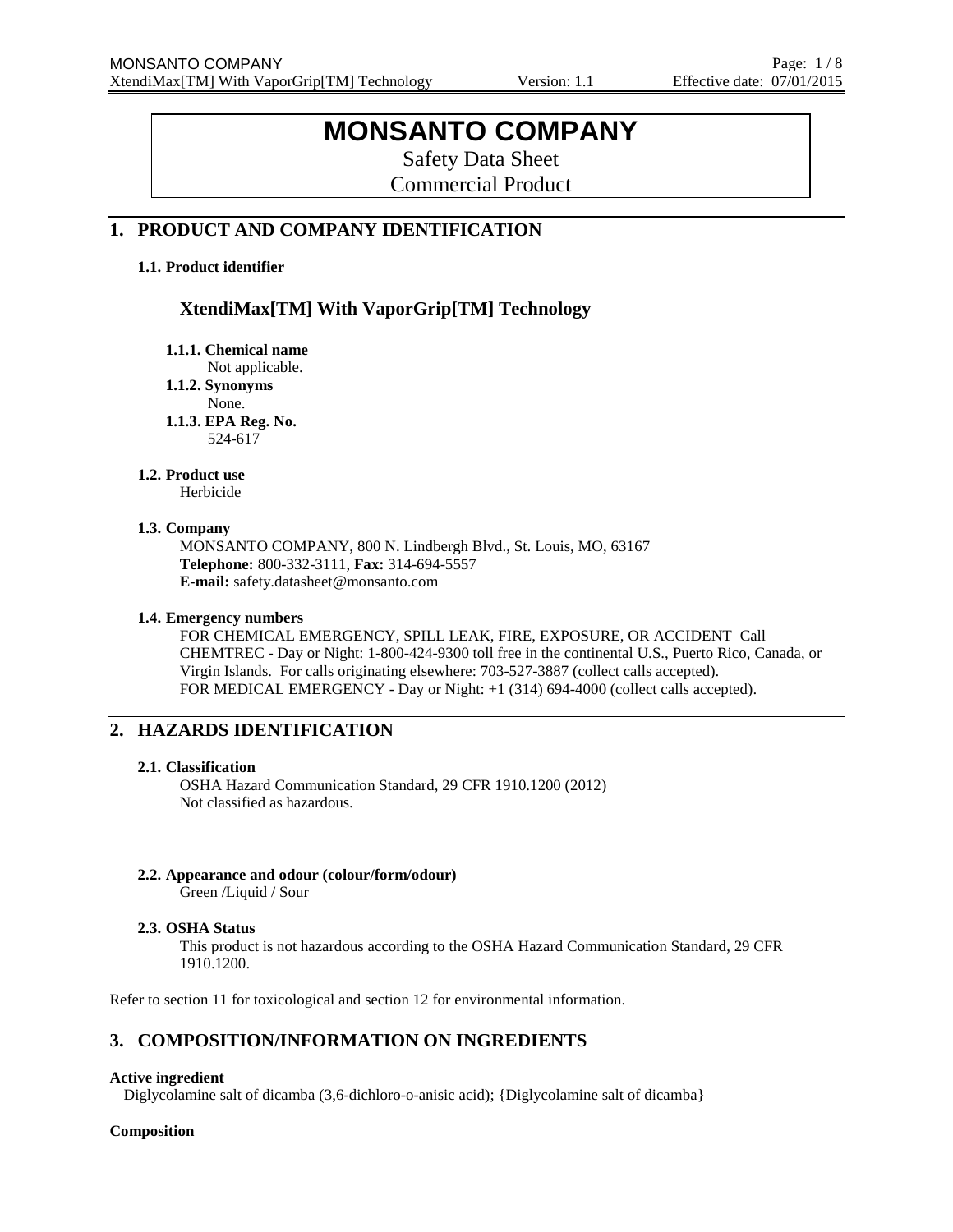| <b>COMPONENT</b>                        | CAS No.     | % by weight (approximate) |
|-----------------------------------------|-------------|---------------------------|
| Diglycolamine salt of dicamba           | 104040-79-1 | 42.8                      |
| Water and minor formulating ingredients |             | 57 C                      |

The specific chemical identity is being withheld because it is trade secret information of Monsanto Company.

# **4. FIRST AID MEASURES**

Use personal protection recommended in section 8.

# **4.1. Description of first aid measures**

- **4.1.1. Eye contact:** If in eyes, hold eye open and rinse slowly and gently for 15-20 minutes. Remove contact lenses, if present, after first 5 minutes, then continue rinsing. Call a poison control center or doctor for treatment advice.
- **4.1.2. Skin contact:** Take off contaminated clothing. Rinse skin immediately with plenty of water for 15- 20 minutes. Call a poison control center or doctor for treatment advice.
- **4.1.3. Inhalation:** If inhaled, move person to fresh air. If person is not breathing, call emergency number or ambulance, then give artificial respiration, preferably mouth-to-mouth, if possible. Call a poison control center or doctor for treatment advice.
- **4.1.4. Ingestion:** Call poison control center or doctor immediately for treatment advice. Have person sip a glass of water if able to swallow. Do not induce vomiting unless told to do so by the poison center or doctor. Do not give anything by mouth to an unconscious person.

### **4.2. Most important symptoms and effects, both acute and delayed**

- **4.2.1. Eye contact, short term:** May cause temporary eye irritation.
- **4.2.2. Skin contact, short term:** Not expected to produce significant adverse effects when recommended use instructions are followed.
- **4.2.3. Inhalation, short term:** Not expected to produce significant adverse effects when recommended use instructions are followed.
- **4.2.4. Single ingestion:** Not expected to produce significant adverse effects when recommended use instructions are followed.

# **4.3. Indication of any immediate medical attention and special treatment needed 4.3.1. Medical conditions aggravated by exposure:** None.

# **5. FIRE-FIGHTING MEASURES**

# **5.1. Extinguishing media**

**5.1.1. Recommended**: Water, foam, dry chemical, carbon dioxide (CO2)

# **5.2. Special hazards**

# **5.2.1. Unusual fire and explosion hazards**

Minimise use of water to prevent environmental contamination. Environmental precautions: see section 6.

- **5.2.2. Hazardous products of combustion** Carbon monoxide (CO), hydrogen chloride (HCl), nitrogen oxides (NOx)
- **5.3. Fire fighting equipment:** Self-contained breathing apparatus. Equipment should be thoroughly decontaminated after use.

# **5.4. Flash point**

Does not flash.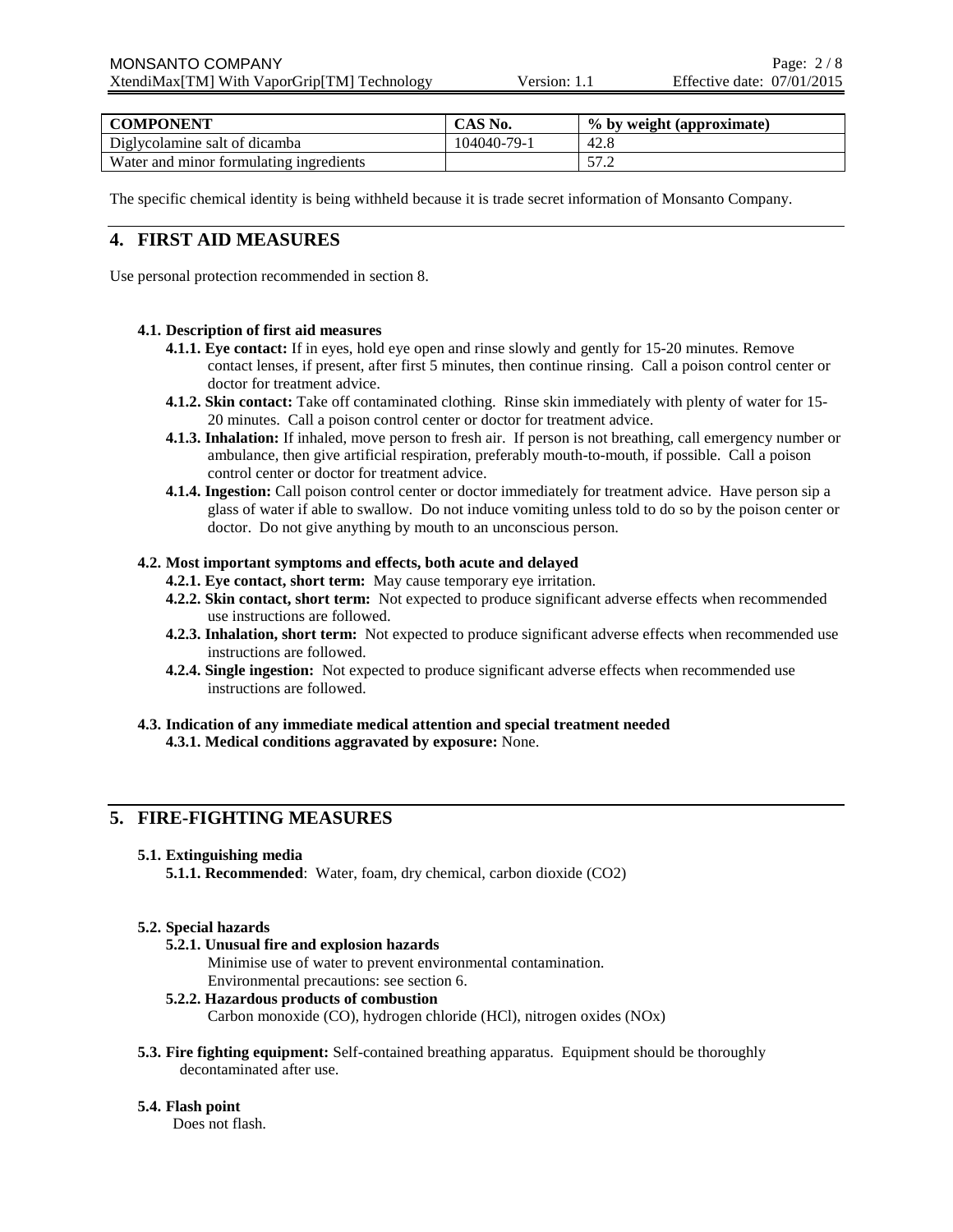# **6. ACCIDENTAL RELEASE MEASURES**

### **6.1. Environmental precautions**

Minimise spread. Contain spillage with sand bags or other means. Keep out of drains, sewers, ditches and water ways. Do NOT contaminate water when disposing of rinse waters.

### **6.2. Methods for cleaning up**

SMALL QUANTITIES: Flush spill area with water. LARGE QUANTITIES: Absorb in earth, sand or absorbent material. Dig up heavily contaminated soil. Collect in containers for disposal. Flush residues with small quantities of water. Minimise use of water to prevent environmental contamination.

Refer to section 13 for disposal of spilled material. Use handling recommendations in Section 7 and personal protection recommendations in Section 8.

# **7. HANDLING AND STORAGE**

Good industrial practice in housekeeping and personal hygiene should be followed.

#### **7.1. Precautions for safe handling**

Avoid contact with eyes, skin and clothing. When using do not eat, drink or smoke. Wash hands thoroughly after handling or contact. Wash contaminated clothing before re-use. Thoroughly clean equipment after use. Do not contaminate drains, sewers and water ways when disposing of equipment rinse water. Refer to section 13 of the safety data sheet for disposal of rinse water.

#### **7.2. Conditions for safe storage**

Minimum storage temperature: -20 °C Maximum storage temperature: 60 °C Keep out of reach of children. Keep away from food, drink and animal feed. Keep only in the original container. Keep container tightly closed in a cool, well-ventilated place.

# **8. EXPOSURE CONTROLS/PERSONAL PROTECTION**

#### **8.1. Airborne exposure limits**

| <b>Components</b>                          | <b>Exposure Guidelines</b>                                    |
|--------------------------------------------|---------------------------------------------------------------|
| Diglycolamine salt of dicamba              | No specific occupational exposure limit has been established. |
| Water and minor formulating<br>ingredients | No specific occupational exposure limit has been established. |

#### **8.2. Engineering controls:** No special requirement when used as recommended.

### **8.3. Recommendations for personal protective equipment**

- **8.3.1. Eye protection:** If there is significant potential for contact: Wear chemical goggles.
- **8.3.2. Skin protection:** No special requirement when used as recommended. If repeated or prolonged contact: Wear chemical resistant gloves.
- **8.3.3. Respiratory protection:** No special requirement when used as recommended.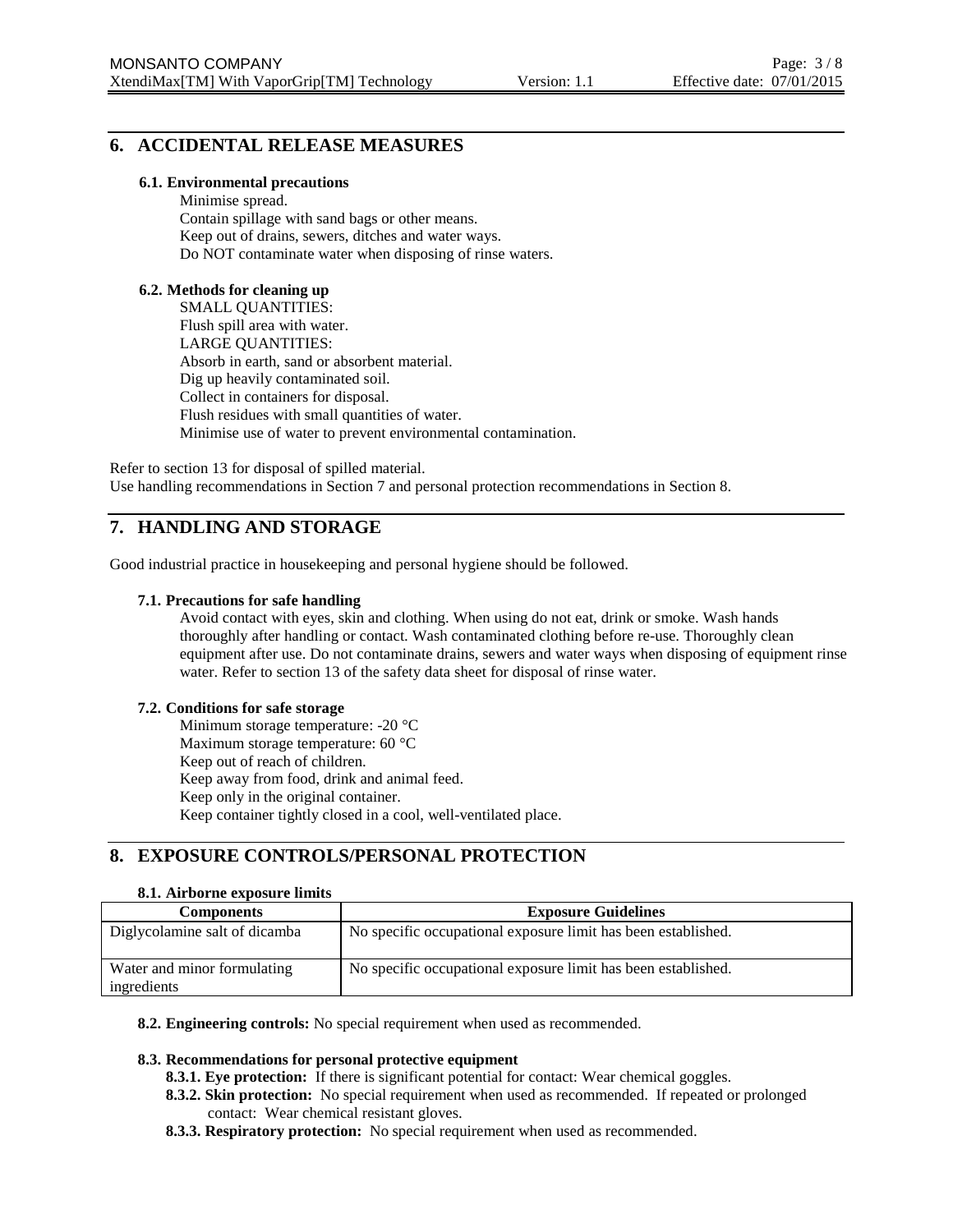When recommended, consult manufacturer of personal protective equipment for the appropriate type of equipment for a given application.

# **9. PHYSICAL AND CHEMICAL PROPERTIES**

These physical data are typical values based on material tested but may vary from sample to sample. Typical values should not be construed as a guaranteed analysis of any specific lot or as specifications for the product.

| Colour/colour range:                            | Green                               |
|-------------------------------------------------|-------------------------------------|
| Odour:                                          | Sour                                |
| Form:                                           | Liquid                              |
| Physical form changes (melting, boiling, etc.): |                                     |
| Melting point:                                  | No data.                            |
| Boiling point:                                  | No data.                            |
| Flash point:                                    | Does not flash.                     |
| Explosive properties:                           | No data.                            |
| Auto ignition temperature:                      | No data.                            |
| Self-accelerating decomposition                 | No data.                            |
| temperature (SADT):                             |                                     |
| Oxidizing properties:                           | No data.                            |
| Specific gravity:                               | 1.204                               |
| Vapour pressure:                                | Not applicable.                     |
| Vapour density:                                 | Not applicable.                     |
| Evaporation rate:                               | No data.                            |
| Dynamic viscosity:                              | Not applicable.                     |
| Kinematic viscosity:                            | No data.                            |
| Density:                                        | 1.204 g/cm3                         |
| Solubility:                                     | Water: Soluble                      |
| pH:                                             | ~5.3                                |
| Partition coefficient:                          | log Pow: 2.21 (dicamba - unionized) |
| Partition coefficient:                          | log Pow: 0.54 (dicamba - ionized)   |

# **10. STABILITY AND REACTIVITY**

#### **10.1. Stability**

Stable under normal conditions of handling and storage.

Compatible materials for storage: see section 7.2.

# **10.2.Hazardous decomposition**

Thermal decomposition: Hazardous products of combustion: see section 5.

# **11. TOXICOLOGICAL INFORMATION**

This section is intended for use by toxicologists and other health professionals.

**Likely routes of exposure:** Skin contact, eye contact, inhalation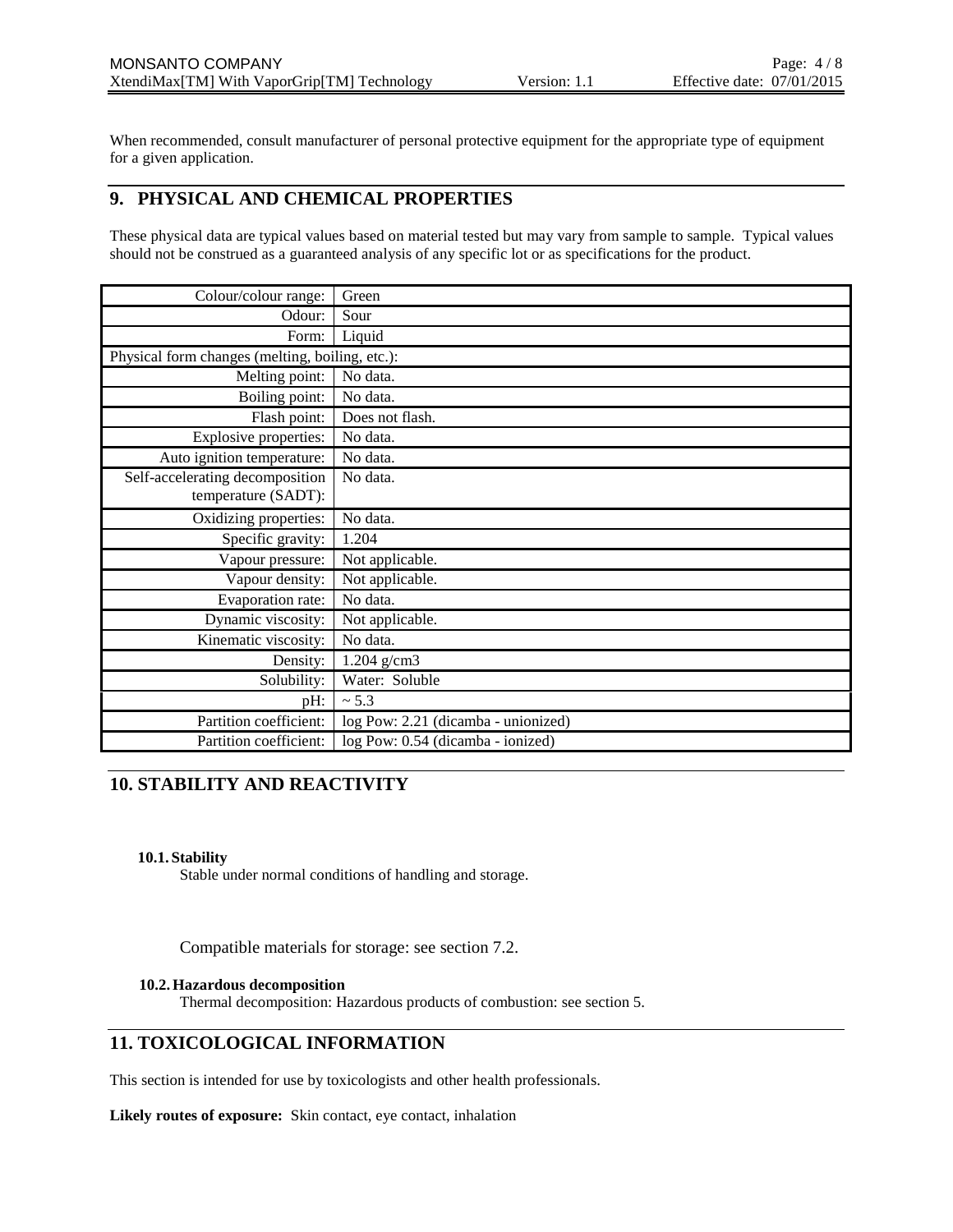### **Potential health effects**

**Eye contact, short term:** May cause temporary eye irritation.

**Skin contact, short term:** Not expected to produce significant adverse effects when recommended use instructions are followed.

**Inhalation, short term:** Not expected to produce significant adverse effects when recommended use instructions are followed.

**Single ingestion:** Not expected to produce significant adverse effects when recommended use instructions are followed.

Data obtained on product and components are summarized below.

### **Acute oral toxicity**

**Rat, LD50**:  $> 5,000$  mg/kg body weight Practically non-toxic.

### **Acute dermal toxicity**

**Rat, LD50**:  $> 5,000$  mg/kg body weight Practically non-toxic. No mortality.

# **Acute inhalation toxicity**

**Rat, LC50, 4 hours, aerosol**: > 5.11 mg/L Practically non-toxic. No mortality.

#### **Skin irritation**

**Rabbit, 3 animals**: Days to heal: 0 Primary Irritation Index (PII): 0/8.0

No skin irritation.

# **Eye irritation**

**Rabbit, 3 animals**: Days to heal: 3 Slight irritation.

#### **Skin sensitization**

#### **Guinea pig, 3-induction Buehler test**:

Positive incidence: 0 % Negative.

#### **3,6-Dichloro-O-anisic acid; (dicamba)**

#### **Genotoxicity**

Not genotoxic on the basis of weight of evidence analysis.

#### **Carcinogenicity**

Not carcinogenic in rats or mice.

#### **Reproductive/Developmental Toxicity**

No reproductive effects in rats. Decreased pup weights in rats. No developmental effects in rabbits.

# **12. ECOLOGICAL INFORMATION**

This section is intended for use by ecotoxicologists and other environmental specialists.

Data obtained on active ingredient(s) are summarized below.

#### **3,6-Dichloro-O-anisic acid; (dicamba)**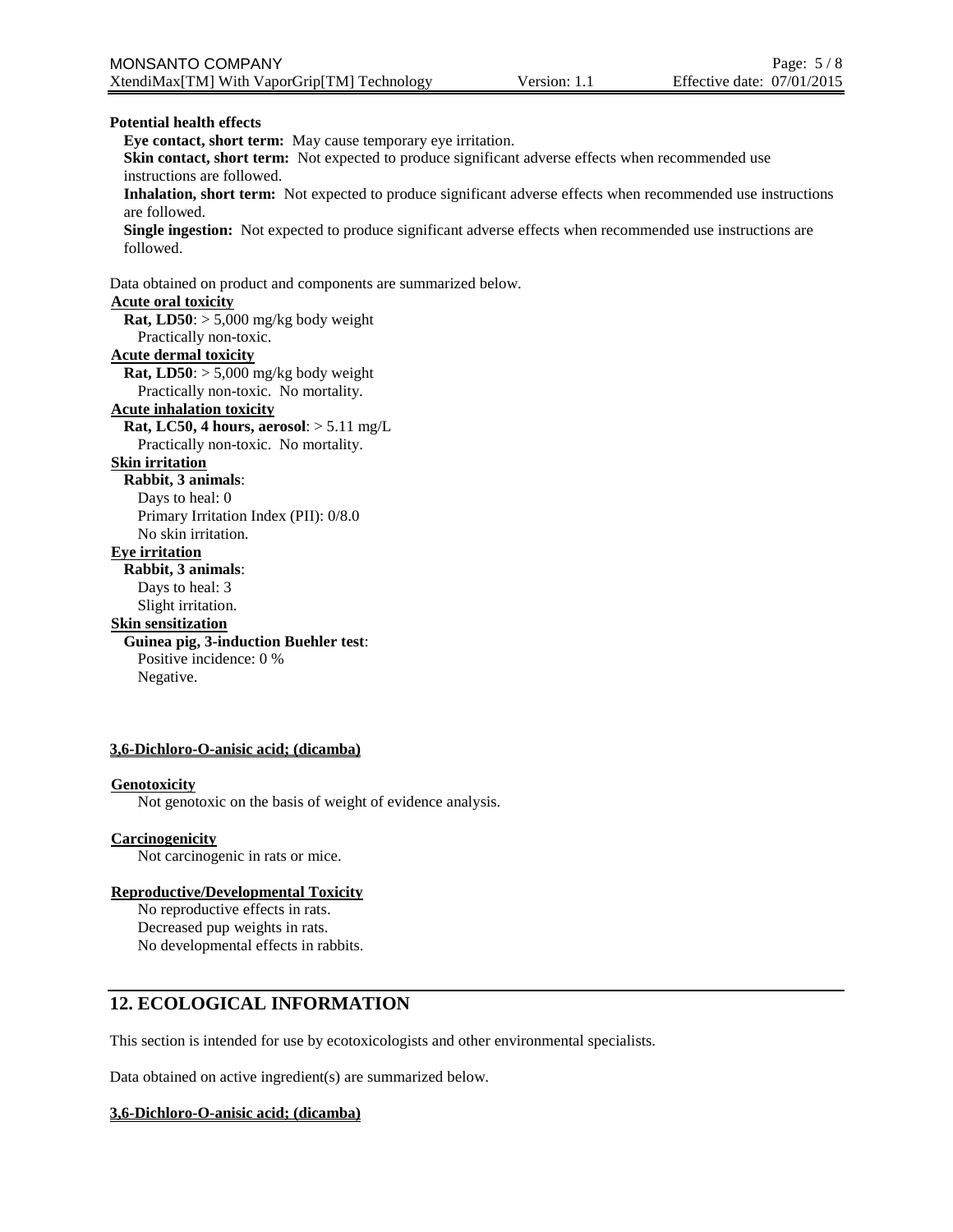| <u>Aquatic toxicity, fish</u>                                   |
|-----------------------------------------------------------------|
| <b>Bluegill sunfish (Lepomis macrochirus):</b>                  |
| Acute toxicity, 96 hours, static, LC50: 135.3 mg/L              |
| Practically non-toxic.                                          |
| Rainbow trout (Oncorhynchus mykiss):                            |
| Acute toxicity, 96 hours, static, LC50: 28 - 135.4 mg/L         |
| No more than slightly toxic.                                    |
| <b>Aquatic toxicity, invertebrates</b>                          |
| Water flea (Daphnia magna):                                     |
| Acute toxicity, 48 hours, static, EC50: 110.7 mg/L              |
| Practically non-toxic.                                          |
| <b>Aquatic toxicity, algae/aquatic plants</b>                   |
| Green algae (Selenastrum capricornutum):                        |
| Acute toxicity, 120 hours, static, $EC50$ : > 3.7 mg/L          |
| Moderately toxic.                                               |
| <b>Avian toxicity</b>                                           |
| <b>Mallard duck (Anas platyrhynchos):</b>                       |
| Acute oral toxicity, single dose, LD50: 1,373 mg/kg body weight |
| Slightly toxic.                                                 |
| <b>Bobwhite quail (Colinus virginianus):</b>                    |
| Acute oral toxicity, single dose, LD50: 216 mg/kg body weight   |
| Moderately toxic.                                               |
| <b>Arthropod toxicity</b>                                       |
| Honey bee (Apis mellifera):                                     |
| Contact, 48 hours, $LD50:$ > 90.65 µg/bee                       |
| <b>Bioaccumulation</b>                                          |
| No significant bioaccumulation is expected.                     |
|                                                                 |

# **13. DISPOSAL CONSIDERATIONS**

# **13.1.Waste treatment methods**

# **13.1.1. Product**

Keep out of drains, sewers, ditches and water ways. Recycle if appropriate facilities/equipment available. Burn in proper incinerator. Follow all local/regional/national/international regulations.

#### **13.1.2. Container**

See the individual container label for disposal information. Emptied containers retain vapour and product residue. Observe all labeled safeguards until container is cleaned, reconditioned or destroyed. Empty packaging completely. Triple or pressure rinse empty containers. Do NOT contaminate water when disposing of rinse waters. Ensure packaging cannot be reused. Do NOT reuse containers. Store for collection by approved waste disposal service. Recycle if appropriate facilities/equipment available. Follow all local/regional/national/international regulations.

Use handling recommendations in Section 7 and personal protection recommendations in Section 8.

# **14. TRANSPORT INFORMATION**

The data provided in this section is for information only. Please apply the appropriate regulations to properly classify your shipment for transportation.

#### **14.1. US Dept. of Transportation (DOT) Hazardous Materials Regulations (49 CFR Parts 105-180)**

| Proper Shipping Name | Not regulated for domestic ground transportation. () |
|----------------------|------------------------------------------------------|
| (Technical Name if   |                                                      |
| required):           |                                                      |

# **14.2.IMDG Code**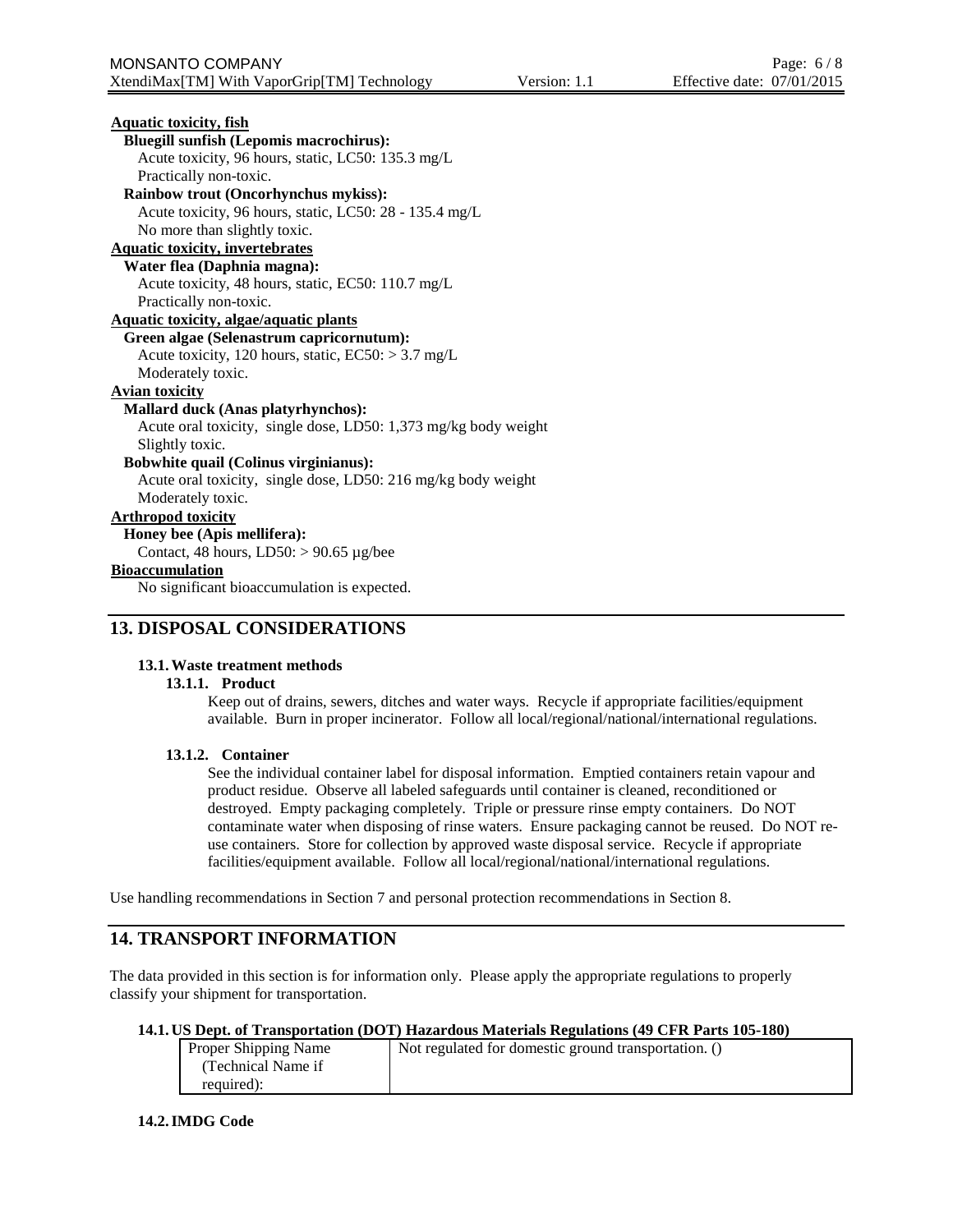#### **14.3.IATA/ICAO**

| <b>Proper Shipping Name</b>   | Not regulated for transport under IATA/ICAO Regulations () |
|-------------------------------|------------------------------------------------------------|
| (Technical Name if required): |                                                            |

# **15. REGULATORY INFORMATION**

#### **15.1.Environmental Protection Agency**

**15.1.1. TSCA Inventory**

Exempt

#### **15.1.2. SARA Title III Rules**

Section 311/312 Hazard Categories: Immediate Section 302 Extremely Hazardous Substances: Not applicable. Section 313 Toxic Chemical(s): Not applicable.

#### **15.1.3. CERCLA Reportable quantity**

Not applicable.

### **15.1.4. Federal Insecticide, Fungicide, Rodenticide Act (FIFRA)**

This chemical is a pesticide product registered by the United States Environmental Protection Agency and is subject to certain labeling requirements under federal pesticide law. These requirements differ from the classification criteria and hazard information required for safety data sheets (SDS), and for workplace labels of non-pesticide chemicals. The hazard information required on the pesticide label is reproduced below. The pesticide label also includes other important information, including directions for use.

CAUTION! CAUSES MODERATE EYE IRRITATION

Acute oral toxicity: FIFRA category IV. Acute dermal toxicity: FIFRA category IV. Acute inhalation toxicity: FIFRA category IV. Skin irritation: FIFRA category IV. Eye irritation: FIFRA category III.

# **16. OTHER INFORMATION**

The information given here is not necessarily exhaustive but is representative of relevant, reliable data.

Follow all local/regional/national/international regulations.

Please consult supplier if further information is needed.

In this document the British spelling was applied.

|| Significant changes versus previous edition.

Health Flammability Instability Additional Markings NFPA 1 1 1 0 = Minimal hazard, 1 = Slight hazard, 2 = Moderate hazard, 3 = Severe hazard, 4 = Extreme hazard

Full denomination of most frequently used acronyms. BCF (Bioconcentration Factor), BOD (Biochemical Oxygen Demand), COD (Chemical Oxygen Demand), EC50 (50% effect concentration), ED50 (50% effect dose), I.M. (intramuscular), I.P. (intraperitoneal), I.V. (intravenous), Koc